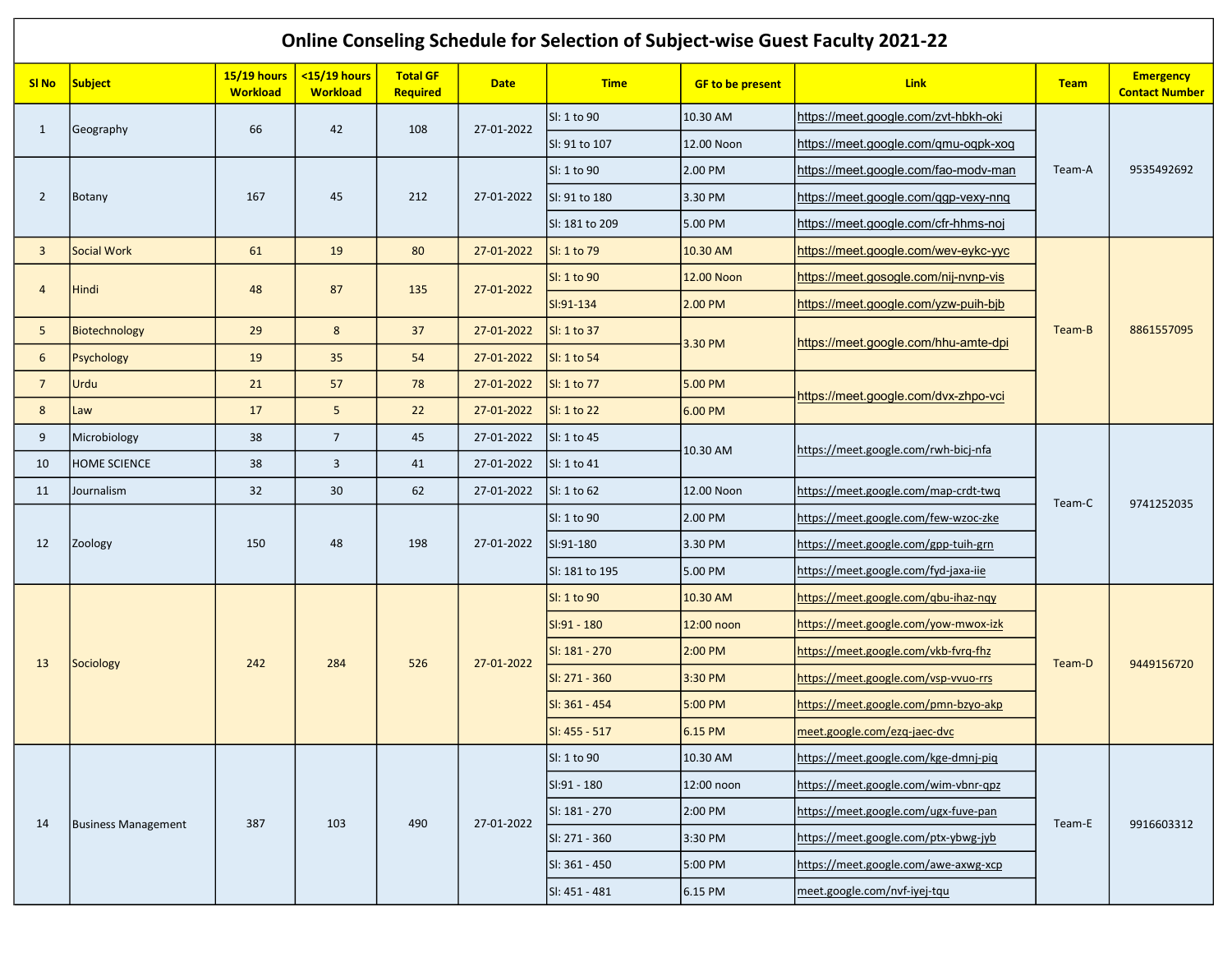| SI No | Subject                         | <b>15/19 hours</b><br><b>Workload</b> | <15/19 hours<br><b>Workload</b> | <b>Total GF</b><br>Required | <b>Date</b> | <b>Time</b>                                                                                                                        | <b>GF to be present</b> | <b>Link</b>                  | <b>Team</b> | <b>Emergency</b><br><b>Contact Number</b>                          |
|-------|---------------------------------|---------------------------------------|---------------------------------|-----------------------------|-------------|------------------------------------------------------------------------------------------------------------------------------------|-------------------------|------------------------------|-------------|--------------------------------------------------------------------|
|       | Commerce(Day-1)                 |                                       |                                 |                             |             | SI: 1 to 90                                                                                                                        | 9.00 AM                 | meet.google.com/rcu-naac-euu |             |                                                                    |
| 15    |                                 |                                       |                                 |                             |             | SI:91 - 180                                                                                                                        | 10.30 AM                | meet.google.com/vxp-izyj-fcw |             |                                                                    |
|       |                                 |                                       |                                 |                             |             | SI: 181 - 270                                                                                                                      | 12.00 Noon              | meet.google.com/oay-ktiw-sxc |             | 8861557095<br>9535492692<br>9741252035<br>9449156720<br>7259626712 |
|       |                                 | 1537                                  | 293                             | 1830                        | 28-01-2022  | SI: 271 - 360                                                                                                                      | 1.30 PM                 | meet.google.com/cbo-dvuj-gix | Team-B      |                                                                    |
|       |                                 |                                       |                                 |                             |             | SI: 361 - 450                                                                                                                      | 3.00 PM                 | meet.google.com/ygg-etov-ogs |             |                                                                    |
|       |                                 |                                       |                                 |                             |             | SI: 451 - 540                                                                                                                      | 4.30 PM                 | meet.google.com/vuc-dwez-tra |             |                                                                    |
|       |                                 |                                       |                                 |                             |             | SI: 541 - 630                                                                                                                      | 6.00 PM                 | meet.google.com/nhq-zghi-nqg |             |                                                                    |
|       |                                 |                                       |                                 |                             | 28-01-2022  | SI: 1 to 90                                                                                                                        | 10.00 AM                | meet.google.com/oqx-ogsz-cvs |             |                                                                    |
|       |                                 |                                       |                                 |                             |             | SI: 91 - 180                                                                                                                       | 11:30 AM                | meet.google.com/gzf-wyvz-gjd |             |                                                                    |
| 16    |                                 |                                       |                                 | 1008                        |             | SI: 181 - 270                                                                                                                      | 1.00 PM                 | meet.google.com/ewc-nrzz-bnv |             |                                                                    |
|       | Kannada(Day-1)                  | 719                                   | 289                             |                             |             | SI: 271 - 360                                                                                                                      | 2.30 PM                 | meet.google.com/ugb-uauc-nuj | Team-A      |                                                                    |
|       |                                 |                                       |                                 |                             |             | SI: 361 - 450                                                                                                                      | 4.00 PM                 | meet.google.com/cyz-hmyj-rgv |             |                                                                    |
|       |                                 |                                       |                                 |                             |             | SI: 451 - 540                                                                                                                      | 5.30 PM                 | meet.google.com/kst-trrg-gdk |             |                                                                    |
|       | <b>Computer Science (Day-1)</b> |                                       | 264                             | 910                         |             | SI: 1 to 90                                                                                                                        | 10.00 AM                | meet.google.com/ruo-samu-vje |             |                                                                    |
|       |                                 |                                       |                                 |                             | 28-01-2022  | meet.google.com/sho-ydad-nwv<br>SI:91 - 180<br>11:30 AM                                                                            |                         |                              |             |                                                                    |
|       |                                 | 646                                   |                                 |                             |             | SI: 181 - 270                                                                                                                      | 1.00 PM                 | meet.google.com/vmh-xbfx-bng | Team-C      |                                                                    |
| 17    |                                 |                                       |                                 |                             |             | SI: 271 - 360                                                                                                                      | 2.30 PM                 | meet.google.com/hiu-ydnt-umg |             |                                                                    |
|       |                                 |                                       |                                 |                             |             | SI: 361 - 450                                                                                                                      | 4.00 PM                 | meet.google.com/dtj-tawy-tje |             |                                                                    |
|       |                                 |                                       |                                 |                             |             | SI: 451 - 540                                                                                                                      | 5.30 PM                 | meet.google.com/wdp-vkcm-snf |             |                                                                    |
|       |                                 |                                       |                                 |                             |             | SI: 1 to 90                                                                                                                        | 10.00 AM                | meet.google.com/pjj-gher-eyd |             |                                                                    |
|       |                                 |                                       | 248                             |                             |             | SI:91 - 180                                                                                                                        | 11:30 AM                | meet.google.com/nfr-wwmy-eei |             |                                                                    |
| 18    | English (Day-1)                 |                                       |                                 |                             |             | meet.google.com/hyk-jxww-hhk<br>SI: 181 - 270<br>1.00 PM<br>28-01-2022<br>meet.google.com/vri-kkxq-gfa<br>SI: 271 - 360<br>2.30 PM | Team-D                  |                              |             |                                                                    |
|       |                                 | 488                                   |                                 | 736                         |             |                                                                                                                                    |                         |                              |             |                                                                    |
|       |                                 |                                       |                                 |                             |             | SI: 361 - 450                                                                                                                      | 4.00 PM                 | meet.google.com/xia-gefm-gfn |             |                                                                    |
|       |                                 |                                       |                                 |                             |             | lsı: 451 - 540                                                                                                                     | 5.30 PM                 | meet.google.com/fny-imyd-gku |             |                                                                    |
|       |                                 |                                       |                                 |                             |             | SI: 1 to 90                                                                                                                        | 10.00 AM                | meet.google.com/wdf-wwgq-fdg |             |                                                                    |
|       |                                 |                                       | 139                             | 492                         |             | SI: 91 - 180                                                                                                                       | 11:30 AM                | meet.google.com/kcm-pwrg-yce |             |                                                                    |
| 19    |                                 | 353                                   |                                 |                             | 28-01-2022  | SI: 181 - 270                                                                                                                      | 1.00 PM                 | meet.google.com/dav-yiot-wac | Team-F      |                                                                    |
|       | Mathematics                     |                                       |                                 |                             |             | SI: 271 - 360                                                                                                                      | 2.30 PM                 | meet.google.com/gja-atjd-gez |             |                                                                    |
|       |                                 |                                       |                                 |                             |             | SI: 361 - 450                                                                                                                      | 4.00 PM                 | meet.google.com/bxd-gced-tby |             |                                                                    |
|       |                                 |                                       |                                 |                             |             | SI: 451 - 483                                                                                                                      | 5.30 PM                 | meet.google.com/tot-mzjh-jey |             |                                                                    |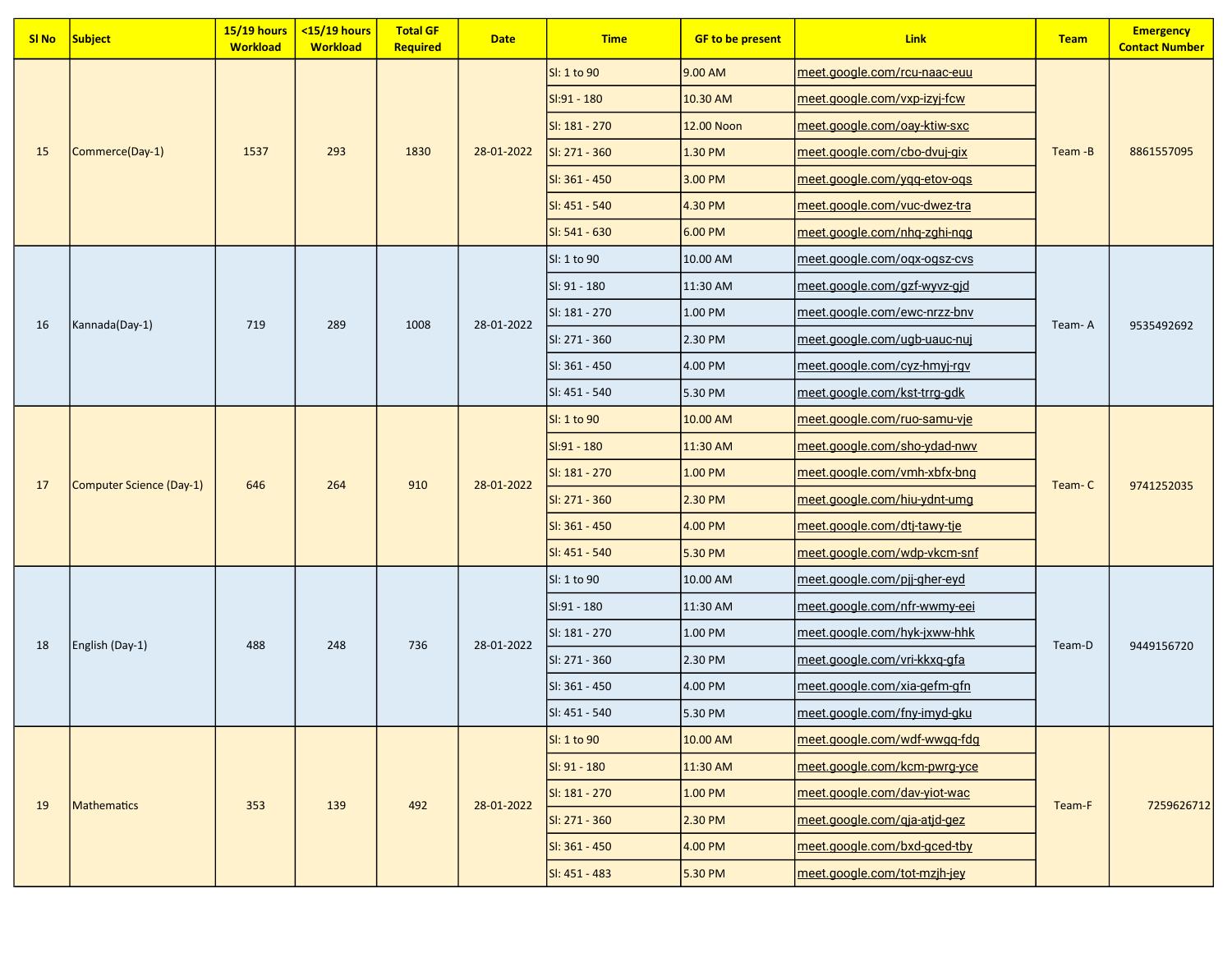| <b>SI No</b> | <b>Subject</b>                  | <b>15/19 hours</b><br><b>Workload</b> | <15/19 hours<br><b>Workload</b> | <b>Total GF</b><br>Required | <b>Date</b> | <b>Time</b>                                              | <b>GF to be present</b>      | <b>Link</b>                  | <b>Team</b> | <b>Emergency</b><br><b>Contact Number</b>                          |
|--------------|---------------------------------|---------------------------------------|---------------------------------|-----------------------------|-------------|----------------------------------------------------------|------------------------------|------------------------------|-------------|--------------------------------------------------------------------|
|              |                                 |                                       |                                 |                             |             | SI: 1 to 90                                              | 10.00 AM                     | meet.google.com/evv-ortn-tag |             |                                                                    |
| 20           |                                 |                                       |                                 |                             |             | SI:91 - 180                                              | 11:30 AM                     | meet.google.com/ecw-gesb-zfj |             |                                                                    |
|              | History(Day-1)                  | 376                                   | 299                             | 675                         | 28-01-2022  | SI: 181 - 270                                            | 1.00 PM                      | meet.google.com/sxk-vsvb-cvs |             | 9916603312<br>8861557095<br>9535492692<br>9741252035<br>9449156720 |
|              |                                 |                                       |                                 |                             |             | SI: 271 - 360                                            | 2.30 PM                      | meet.google.com/udv-rmhq-imf | Team-E      |                                                                    |
|              |                                 |                                       |                                 |                             |             | SI: 361 - 450                                            | 4.00 PM                      | meet.google.com/vzb-aekd-ogy |             |                                                                    |
|              |                                 |                                       |                                 |                             |             | SI: 451 - 540                                            | 5.30 PM                      | meet.google.com/wag-iexo-gjy |             |                                                                    |
|              |                                 |                                       |                                 |                             |             | SI: 631 - 720                                            | 9.00 AM                      | meet.google.com/poh-nhba-vpn |             |                                                                    |
|              |                                 |                                       |                                 |                             |             | SI: 721 - 810                                            | 10.30 AM                     | meet.google.com/raz-vbeg-sqx |             |                                                                    |
|              |                                 |                                       |                                 | 1830                        |             | SI: 811 - 900                                            | 12.00 Noon                   | meet.google.com/zba-pyvr-xkt |             |                                                                    |
| 21           | Commerce (Day-2)                | 1537                                  | 293                             |                             | 29-01-2022  | meet.google.com/izc-neri-isw<br>SI: 901 - 990<br>1.30 PM | Team -B                      |                              |             |                                                                    |
|              |                                 |                                       |                                 |                             |             | SI: 991 - 1080                                           | 3.00 PM                      | meet.google.com/yjm-zyiy-yhu |             |                                                                    |
|              |                                 |                                       |                                 |                             |             | SI: 1081 - 1170<br>4.30 PM                               | meet.google.com/gzh-adhw-mgv |                              |             |                                                                    |
|              |                                 |                                       |                                 |                             |             | SI: 1171 - 1260                                          | 6.00 PM                      | meet.google.com/tdg-ouof-dkg |             |                                                                    |
|              | Kannada(Day-2)                  |                                       | 289                             | 1008                        | 29-01-2022  | SI: 541 - 630                                            | 10.00 AM                     | meet.google.com/gmu-vksc-mwe | Team-A      |                                                                    |
|              |                                 |                                       |                                 |                             |             | SI: 631 - 720                                            | 11:30 AM                     | meet.google.com/hhh-qeve-fjb |             |                                                                    |
| 22           |                                 | 719                                   |                                 |                             |             | SI: 721 - 810                                            | 1.00 PM                      | meet.google.com/nez-mbkx-ioh |             |                                                                    |
|              |                                 |                                       |                                 |                             |             | SI: 811 - 900                                            | 2.30 PM                      | meet.google.com/gec-dyxy-jha |             |                                                                    |
|              |                                 |                                       |                                 |                             |             | SI: 901 - 989                                            | 4.00 PM                      | meet.google.com/jco-ywrk-ocw |             |                                                                    |
|              |                                 |                                       |                                 |                             |             |                                                          |                              |                              |             |                                                                    |
|              |                                 |                                       |                                 |                             | 29-01-2022  | SI: 541 - 633                                            | 10.00 AM                     | meet.google.com/bgy-wijs-pma |             |                                                                    |
| 23           | <b>Computer Science (Day-2)</b> |                                       | 264                             | 910                         |             | SI: 634 - 726                                            | 11:30 AM                     | meet.google.com/bxy-ocbb-cvt |             |                                                                    |
|              |                                 | 646                                   |                                 |                             |             | SI: 727 - 820                                            | 1.00 PM                      | meet.google.com/cny-igrr-uzc | Team-C      |                                                                    |
|              |                                 |                                       |                                 |                             |             | SI: 821 - 893                                            | 2.30 PM                      | meet.google.com/wnq-buzp-imv |             |                                                                    |
|              | English (Day-2)                 |                                       | 248                             | 736                         | 29-01-2022  | SI: 541 - 637                                            | 10.00 AM                     | meet.google.com/tvv-wzmk-cws |             |                                                                    |
|              |                                 | 488                                   |                                 |                             |             | SI: 638 - 723                                            | 11:30 AM                     | meet.google.com/rob-kjhx-fmz |             |                                                                    |
|              |                                 |                                       | 118                             | 663                         |             | SI: 1 to 90                                              | 1.00 PM                      | meet.google.com/ggm-zcba-zaa | Team-D      |                                                                    |
| 24           |                                 | 545                                   |                                 |                             | 29-01-2022  | SI:91 - 180                                              | 2.30 PM                      | meet.google.com/ygg-hzwa-wck |             |                                                                    |
|              | Chemistry(Day-1)                |                                       |                                 |                             |             | SI: 181 - 270                                            | 4.00 PM                      | meet.google.com/kge-zfsh-etg |             |                                                                    |
|              |                                 |                                       |                                 |                             |             | SI: 271 - 360                                            | 5.30 PM                      | meet.google.com/kzy-ggbo-rme |             |                                                                    |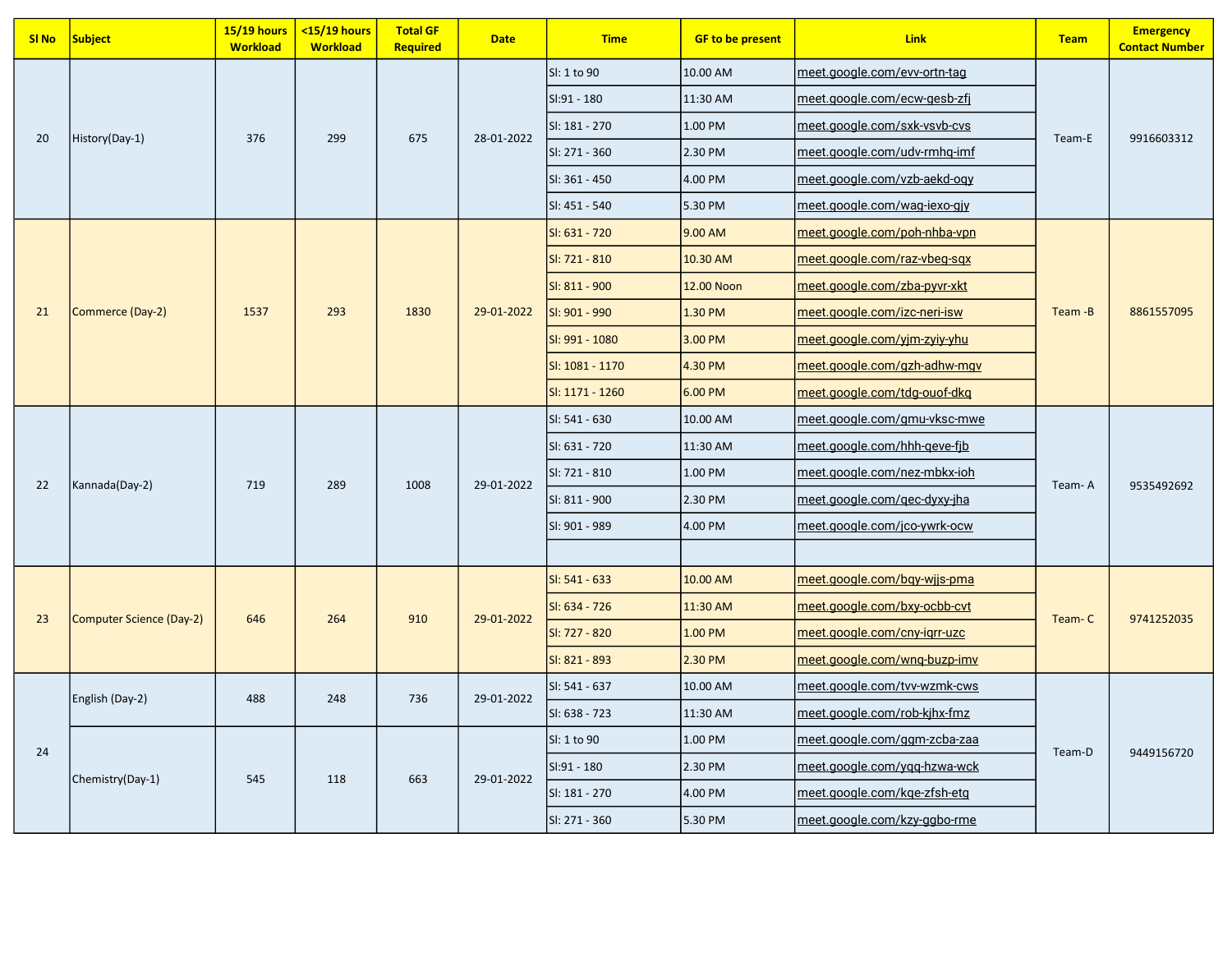|    | SI No Subject                 | <b>15/19 hours</b><br><b>Workload</b> | <15/19 hours<br><b>Workload</b> | <b>Total GF</b><br>Required | <b>Date</b> | <b>Time</b>    | <b>GF to be present</b> | <b>Link</b>                                                         | <b>Team</b> | <b>Emergency</b><br><b>Contact Number</b> |
|----|-------------------------------|---------------------------------------|---------------------------------|-----------------------------|-------------|----------------|-------------------------|---------------------------------------------------------------------|-------------|-------------------------------------------|
| 25 | History(Day-2)<br>376         |                                       | 299                             | 675                         |             | SI: 541 - 630  | 10.00 AM                | meet.google.com/gsz-jmgh-nou                                        |             |                                           |
|    |                               |                                       |                                 |                             | 29-01-2022  | SI: 631 - 663  | 11:30 AM                | meet.google.com/mvn-wqdm-hxg                                        |             |                                           |
|    |                               |                                       |                                 |                             |             | SI: 1 to 95    | 1.00 PM                 | meet.google.com/kqa-fdvy-agv                                        | Team-E      | 9916603312                                |
|    | Physics(Day-1)                | 409                                   | 153                             | 562                         |             | SI:96 - 190    | 2.30 PM                 | meet.google.com/gfw-xdza-nxt                                        |             |                                           |
|    |                               |                                       |                                 |                             | 29-01-2022  | SI: 191 - 285  | 4.00 PM                 | meet.google.com/fqx-muwj-ptn                                        |             |                                           |
|    |                               |                                       |                                 |                             |             | SI: 286 - 380  | 5.30 PM                 | meet.google.com/tjs-aqyf-tkx                                        |             |                                           |
|    |                               |                                       |                                 |                             |             | SI: 1 - 90     | 9.00 AM                 | meet.google.com/rsm-sfdh-jca                                        |             | 9741252035                                |
|    | Physical Education            | 91                                    | 141                             | 232                         | 30-01-2022  | SI: 91 - 180   | 10.30 AM                | meet.google.com/vdw-xtjy-ckp                                        |             |                                           |
|    |                               |                                       |                                 |                             |             | SI: 181 - 229  | 12.00 Noon              | meet.google.com/upa-vynb-hce                                        |             |                                           |
| 26 |                               |                                       |                                 |                             |             | SI: 361 to 450 | 1.00 PM                 | meet.google.com/azs-teek-vbc                                        | Team-C      |                                           |
|    | Chemistry(Day-2)              | 545                                   | 118                             | 663                         | 30-01-2022  | SI: 451 to 540 | 2.30 PM                 | meet.google.com/hhb-injn-azp                                        |             |                                           |
|    |                               |                                       |                                 |                             |             | SI: 541 - 630  | 4.00 PM                 | meet.google.com/ukm-wdoh-thk                                        |             |                                           |
|    |                               |                                       |                                 |                             |             | SI: 631 - 651  | 5.15 PM                 | meet.google.com/nkt-kcrt-jeq                                        |             |                                           |
|    | Physics(Day-2)                | 409                                   | 153                             | 562                         | 30-01-2022  | SI: 381 to 475 | 10.00 AM                | meet.google.com/pcm-hyob-xod                                        |             |                                           |
|    |                               |                                       |                                 |                             |             | SI: 476 to 551 | 11:30 AM                | meet.google.com/kwv-fsdp-kfj<br><u>meet.google.com/auf-mnha-ijh</u> |             |                                           |
|    | <b>Criminology</b>            | 20                                    | 10                              | 30 <sup>°</sup>             |             | SI: 1 -30      | 1.00 PM                 |                                                                     | $Team - E$  |                                           |
|    | <b>Environmental Science</b>  | $6\phantom{1}6$                       | 47                              | 53                          |             | $SI: 1 - 53$   |                         |                                                                     |             |                                           |
|    | <b>Electronics</b>            | $\overline{7}$                        | 9                               | 16                          |             | $SI: 1 - 16$   | 2.30 PM                 | meet.google.com/bap-cqrf-grv                                        |             |                                           |
|    | <b>Bio-Chemistry</b>          | 16                                    | $\overline{4}$                  | 20                          |             | $SI: 1 - 20$   |                         |                                                                     |             |                                           |
|    | Sanskrit                      | $6\phantom{1}6$                       | 13                              | 19                          |             | SI: 1 - 19     |                         |                                                                     |             |                                           |
|    | Education                     | $\overline{7}$                        | 10                              | 17                          |             | $SI: 1 - 17$   |                         |                                                                     |             | 9916603312                                |
|    | Sericulture                   | $\mathbf{0}$                          | $\mathbf{1}$                    | $\mathbf{1}$                |             | S: 1           |                         |                                                                     |             |                                           |
|    | <b>Public Administration</b>  | $\mathbf{1}$                          | $\mathbf{1}$                    | $\overline{2}$              |             | $SI: 1 - 2$    |                         |                                                                     |             |                                           |
|    | <b>Industrial Chemistry</b>   | $\overline{a}$                        | $\overline{2}$                  | 6                           |             | $SI: 1 - 6$    |                         |                                                                     |             |                                           |
| 27 | <b>Tourism Administration</b> | $\mathbf 0$                           | $\overline{2}$                  | $\overline{2}$              |             | $SI: 1 - 2$    |                         |                                                                     |             |                                           |
|    | <b>Women Studies</b>          | $\overline{3}$                        | $\mathbf{3}$                    | $6\phantom{1}$              | 30-01-2022  | $SI: 1 - 6$    |                         |                                                                     |             |                                           |
|    | Marati                        | $\mathbf{0}$                          | $\overline{2}$                  | $\overline{2}$              |             | $SI: 1 - 2$    |                         |                                                                     |             |                                           |
|    | Arabic                        | $\mathbf{0}$                          | $\mathbf{1}$                    | $\mathbf{1}$                |             | SI: 1          |                         |                                                                     |             |                                           |
|    |                               |                                       |                                 |                             |             |                | 4.00 PM                 | meet.google.com/ain-ukzk-iaz                                        |             |                                           |
|    | <b>Library Science</b>        | 5 <sub>5</sub>                        | $2^{\circ}$                     | 7 <sup>7</sup>              |             | $SI: 1 - 7$    |                         |                                                                     |             |                                           |
|    | <b>Statistics</b>             | 5                                     | $\overline{4}$                  | 9                           |             | $SI: 1 - 9$    |                         |                                                                     |             |                                           |
|    | Geology                       | $6\overline{6}$                       | $\mathbf{1}$                    | 7 <sup>7</sup>              |             | $SI: 1 - 7$    |                         |                                                                     |             |                                           |
|    | <b>Genetics</b>               | $\overline{2}$                        | $\mathbf{1}$                    | $\overline{3}$              |             | $SI: 1 - 3$    |                         |                                                                     |             |                                           |
|    | <b>Telugu</b>                 | $\mathbf{1}$                          | 5 <sup>5</sup>                  | $6\overline{6}$             |             | $SI: 1 - 6$    |                         |                                                                     |             |                                           |
|    | <b>Tamil</b>                  | $\mathbf{0}$                          | $\overline{2}$                  | $2^{\circ}$                 |             | $SI: 1 - 2$    |                         |                                                                     |             |                                           |
|    | Music                         | $\overline{3}$                        | $\overline{3}$                  | $6\overline{6}$             |             | $SI: 1 - 6$    |                         |                                                                     |             |                                           |